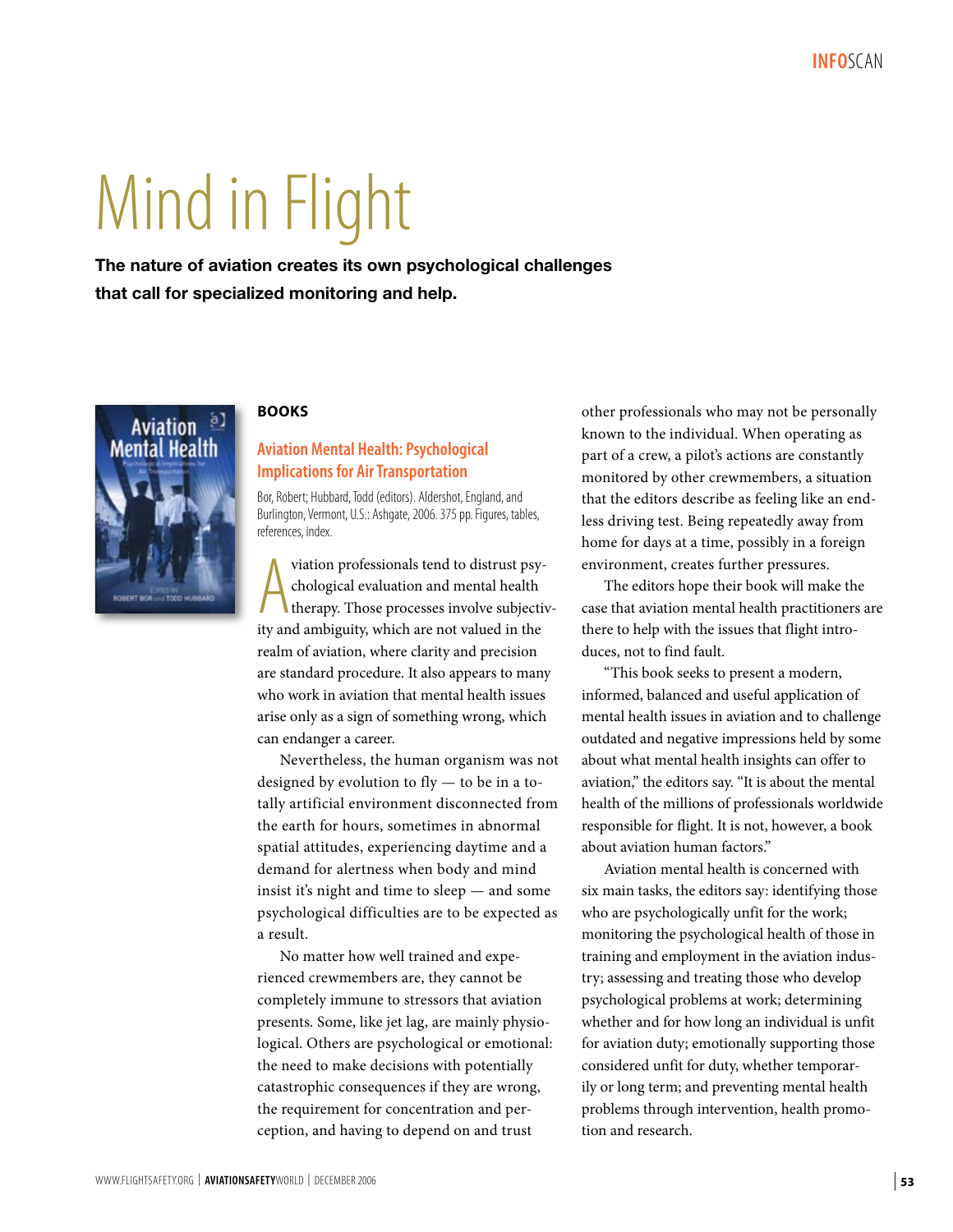The papers comprising the book are organized under three headings: "Psychological Issues of Flight and Cabin Crew"; "Psychological Processes Among Passengers and Crew"; and "Related Themes in Aviation." Among the topics of papers are psychiatric disorders and syndromes among pilots; psychiatric evaluation of crewmembers; psychological factors in flight crew selection; and psychological problems among cabin crew. The several chapters about psychological problems of passengers in connection with flight might at first seem off-topic, but fear of flying and on-board psychiatric emergencies affect cabin crewmembers.

"The field of aviation mental health should not be seen to be limited to the diagnosis and treatment of psychopathology and psychiatric problems," the editors say. "A book of this scope is also concerned with the prevention of psychological problems, especially among crew." They acknowledge that some important groups are left out of the discussion, particularly air traffic controllers and maintenance technicians. The reason, they say, is a lack of scientifically sound published literature on those populations.



### **The Boeing 737 Technical Guide**

Brady, Chris. United Kingdom: Tech Pilot Services, 2006. Version 15. 366 pp. Figures, diagrams, photographs, index.

In old engineering joke says, "When all else fails, read the manual." This guide is designed for Boeing 737 pilots who have read the flight operations manual and want to n old engineering joke says, "When all else fails, read the manual." This guide is designed for Boeing 737 pilots who have know more. The author, easyJet's maintenance test pilot, started and maintains The Boeing 737 Technical Website at <www.b737.org.uk>.

Brady says that the book is "intended to fill in the gaps left by existing publications. It contains facts, tips, photographs and points of interest, rather than simply being a reproduction of the manuals. Its broad scope will hopefully make it as interesting to students doing their type rating as it will be to training captains fielding unusual and searching questions from colleagues."

The book opens with a look at the history and development of the 737, from the 737-100 to the latest "next generation" and specialized

models. Following a section about production, including materials, the book examines the systems that enable the airplane to do its job. Variations in systems among versions of the airplane and upgrades to systems are discussed.

Numerous photographs, all black-and-white except the front and back covers, illustrate the points covered by the text. Descriptions, while technical, sometimes have a personal touch: "On a couple of occasions, I have seen three reds and three greens [gear position indicator lights] after the gear has been selected 'DOWN.' This was because the telescopic gear handle had not fully compressed back toward the panel. If this happens to you, give it a tap back in and the red lights should extinguish."

A section titled "Pilots' Notes" gives background information on topics such as Boeing's new "Normal" checklists, crosswind takeoff and landing guidelines, landing techniques, procedures for loss of thrust from both engines, and sample type rating examination questions. The notes are to aid understanding and do not supersede company operational policies.

Every 737 hull-loss accident is described, and many descriptions include the investigative authority's determination of causal factors.

### **REPORTS**

### **Assessing Institutional Resilience: A Useful Guide for Airline Safety Managers?**

Wood, Margot; Dannatt, Robert; Marshall, Verena. Australian Transport Safety Bureau (ATSB). B2004/0240. Final report. June 2006. 63 pp. References, appendix. Available via the Internet at <www.atsb.gov. au/publications/2006/AVISE\_20040240.aspx> or from ATSB.\*

 $\frac{1}{\sqrt{\frac{1}{2}}\sqrt{\frac{1}{2}}}}$ istory shows that some organizations operating in hazardous environments or using hazardous processes appear to 'forget' to be afraid of the hazards they face," the report says.

The term "institutional resilience" often is used to describe an organization's ability to "bounce back" from unexpected problems or to resist hazards. James Reason, a professor of psychology at Manchester (England) University who specializes in the organizational dimension of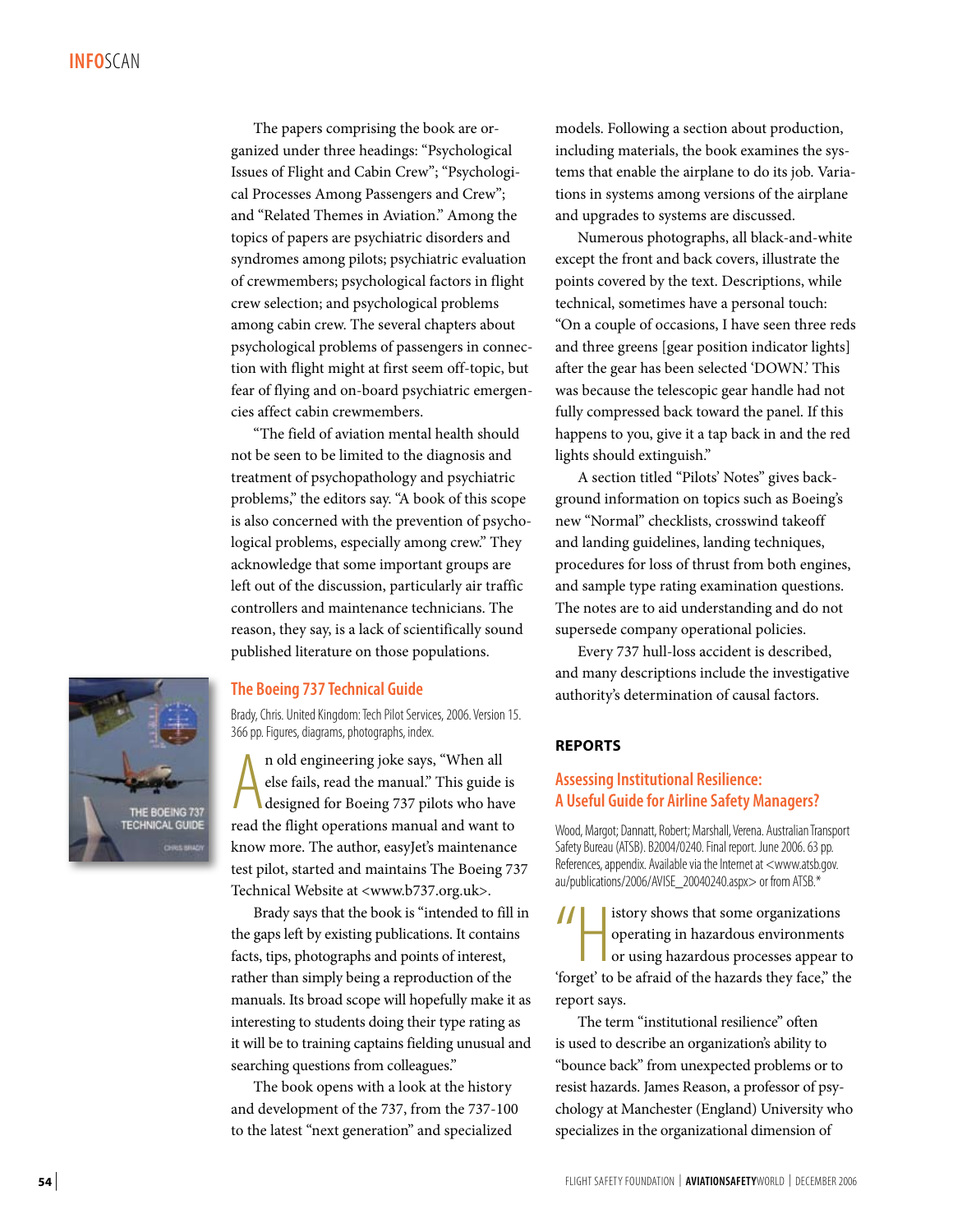**Info**Scan

human error, has developed a checklist for assessing institutional resilience, including a version for the airline industry. This report presents the findings of a qualitative study investigating factors perceived to facilitate institutional resilience in airlines, obtained through interview questions adapted from Reason's checklist. Senior managers at 12 airlines operating in the Asian and Pacific regions were interviewed.

"If management is committed to facilitating institutional resilience, what does this *look like*?" the report asks. "The term 'committed' is included in Reason's checklist, and while overlapping with some terms, appears to be the 'driving force' behind others [identified in the study]."

The study found that strategies prevailing at resilient airlines included these:

- The chief executive and senior managers attend safety meetings and crew resource management seminars, and make themselves available for discussions with crewmembers.
- A safety department is backed by adequate resources, independent of flight operations and accountable to senior management.
- Recommendations for safety initiatives are endorsed and financially supported by top management and the governing board.
- Safety-related data are discussed openly and acted on without negative reference to individuals or groups.
- The safety department manager and personnel interact regularly and directly with crewmembers.

Reason's checklist for assessing institutional resilience in an aviation environment is included in an appendix. It includes 20 company characteristics that can be scored as "yes," "unsure" or "no," with numerical equivalents of 1, 0.5 and 0, respectively.

Total scores are interpreted as follows: " $16-20$  — So healthy as to be barely credible. 11–15 — You're in good shape, but don't forget to be uneasy. 6–10 — Not at all bad, but there is still a long way to go. 1–5 — The organization is very vulnerable. 0 — Jurassic Park."

# **New Refractive Surgery Procedures and Their Implications for Aviation Safety**

Nakagawara, Van B.; Wood, Kathryn J.; Montgomery, Ron W. U.S. Federal Aviation Administration (FAA) Office of Aerospace Medicine. DOT/ FAA/AM-06/9. Final report. April 2006. 45 pp. Figures, tables, references, appendixes. Available via the Internet at <www.faa.gov/library/reports> or through the National Technical Information Service.\*\*

S ince the 1980s, U.S. pilots have been allowed to correct refractive error — an eye defect that prevents light rays from focusing on the retina — by undergoing surgery. The types of refractive surgery, which formerly consisted mainly of photorefractive keratectomy (PRK) and laser in situ keratomileusis (LASIK), have recently been augmented by new surgical techniques such as laser epithelial keratomileusis (LASEK), laser thermal keratoplasty (LTK), conductive keratoplasty (CK) and others.

The report describes the techniques of the recently developed procedures and their applications, advantages and risks. The text includes summaries of experimental results, which are enhanced by extensive references to the clinical literature.

"It is unknown at this time how the longterm effects of refractive surgery may affect the performance of civil airmen and if the known refractive surgery complications summarized in this paper may be exacerbated by age," the report says. "It is important that pilots be aware of possible problems that may result from having refractive surgery that may affect their ability to safely perform aviation tasks."

### **WEB SITE**

# **ASRS Database Online, <http://asrs.arc.nasa.gov/main.htm>**

The aviation safety reporting system (ASRS), administered by the U.S. National Aeronautics and Space Administration, now allows everyone access to its large incident database of he aviation safety reporting system (ASRS), administered by the U.S. National Aeronautics and Space Administration, now allows unsafe occurrences and hazardous situations.

ASRS describes itself as "the world's largest repository of voluntary information provided by